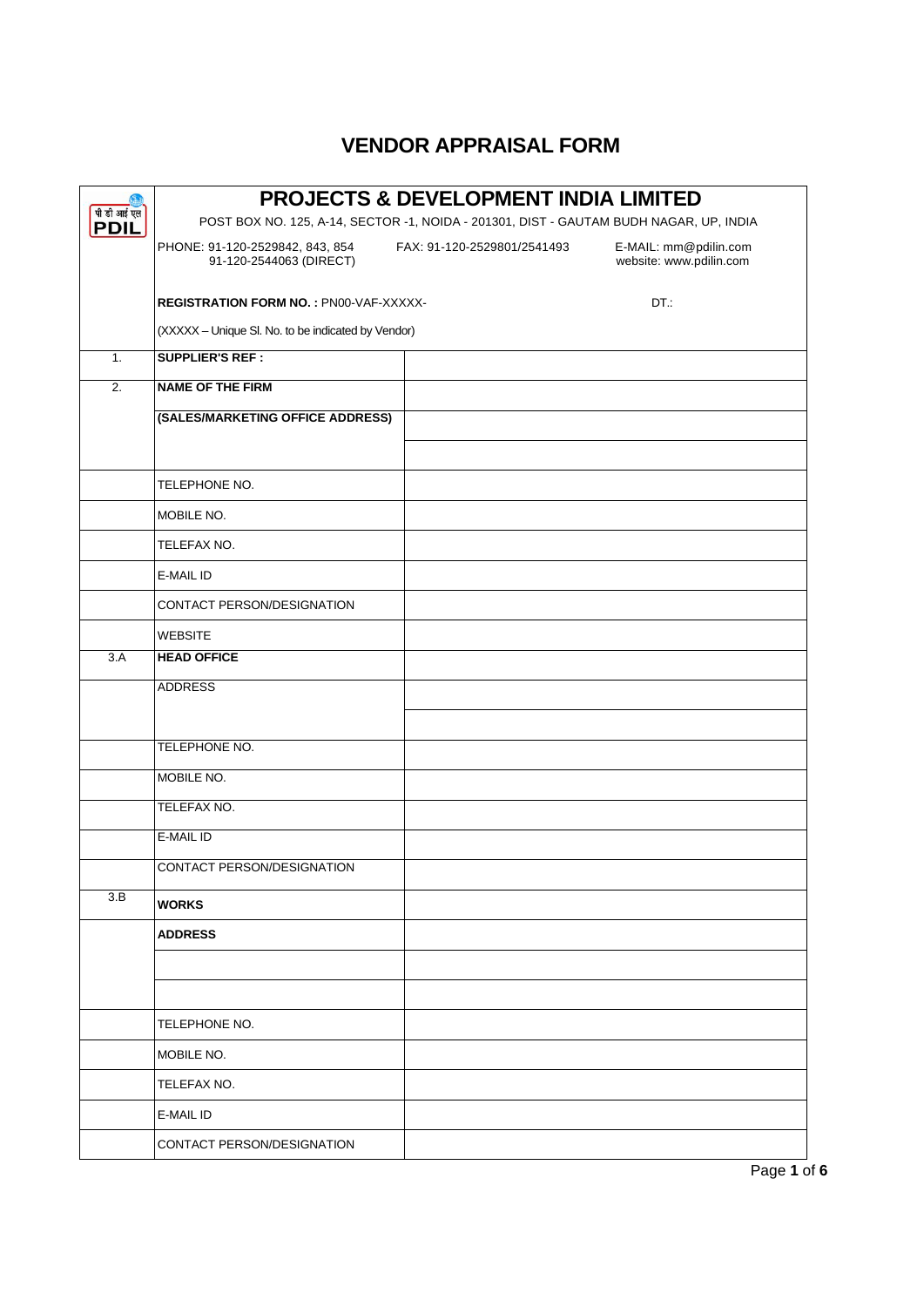| 4.0 |                                                     | LIST OF ITEMS FOR WHICH REGISTRATION SOUGHT:                                |                               |  |                         |  |
|-----|-----------------------------------------------------|-----------------------------------------------------------------------------|-------------------------------|--|-------------------------|--|
|     | <b>ITEM CATEGORY (REFER ANNEXURE-I)</b><br>SL.NO.   |                                                                             |                               |  | <b>ITEM DESCRIPTION</b> |  |
|     |                                                     |                                                                             |                               |  |                         |  |
|     |                                                     |                                                                             |                               |  |                         |  |
|     |                                                     |                                                                             |                               |  |                         |  |
|     |                                                     |                                                                             |                               |  |                         |  |
| 4.1 |                                                     | <b>MANUFACTURING RANGE OF EACH ITEM DESCRIPTION INDICATED AT 4.0 ABOVE:</b> |                               |  |                         |  |
|     |                                                     | ITEM DESCRIPTION INDICATED                                                  | SUPPLIED TILL DATE (CAPACITY, |  | CAN SUPPLY (MAX.        |  |
|     | AT 4.0 ABOVE                                        |                                                                             | RANGE ETC.)                   |  | CAPACITY, RANGE ETC.)   |  |
|     |                                                     |                                                                             |                               |  |                         |  |
|     |                                                     |                                                                             |                               |  |                         |  |
|     |                                                     |                                                                             |                               |  |                         |  |
| 5.  | <b>STATUS OF FIRM</b>                               |                                                                             |                               |  |                         |  |
| A   | <b>MANUFACTURER</b>                                 |                                                                             |                               |  |                         |  |
| B   | <b>TRADER</b><br><b>PROPRIETERSHIP</b>              |                                                                             |                               |  |                         |  |
|     | <b>PARTNERSHIP</b>                                  |                                                                             |                               |  |                         |  |
|     | <b>LIMITED COMPANY</b>                              |                                                                             |                               |  |                         |  |
| C   |                                                     | REGISTERED UNDER FACTORIES ACT<br>REGISTERED UNDER COMPANY ACT              |                               |  |                         |  |
|     |                                                     |                                                                             |                               |  |                         |  |
| D   | INDICATE REGN. NO.<br>REGISTERED UNDER NSIC         |                                                                             |                               |  |                         |  |
|     | <b>INDICATE REGN. NO.</b>                           |                                                                             |                               |  |                         |  |
| E   | GSTIN NO.                                           |                                                                             |                               |  |                         |  |
| F   | ESI REGISTRATION NO.                                |                                                                             |                               |  |                         |  |
| G   | <b>NAME OF DIRECTORS</b><br><b>NAME OF PARTNERS</b> |                                                                             |                               |  |                         |  |
|     | <b>NAME OF OWNERS</b>                               |                                                                             |                               |  |                         |  |
| Н   | YEAR OF ESTABLISHMENT                               |                                                                             |                               |  |                         |  |
|     |                                                     | YEAR OF COMMENCEMENT OF                                                     |                               |  |                         |  |
| J   | <b>MANUFACTURE</b>                                  | <b>NAME OF COLLABRATOR(S)&amp;COUNTRY</b>                                   |                               |  |                         |  |
|     | <b>TYPE OF COLLABRATION</b>                         |                                                                             |                               |  |                         |  |
|     | <b>PRODUCTS COVERED</b>                             |                                                                             |                               |  |                         |  |
| K   |                                                     | <b>REFERENCE LIST OF MAJOR</b>                                              |                               |  |                         |  |
|     |                                                     | <b>CUSTOMERS FOR WHOM YOU HAVE</b><br><b>WORKED IN THE PAST FIVE YEARS</b>  |                               |  |                         |  |
|     |                                                     | <b>HIGHLIGHTING THE FOLLOWING:</b>                                          |                               |  |                         |  |
|     | <b>CLIENT</b><br><b>PROJECT</b>                     |                                                                             |                               |  |                         |  |
|     | SITE LOCATION                                       |                                                                             |                               |  |                         |  |
|     | <b>P.O. NO. &amp; DATE</b>                          |                                                                             |                               |  |                         |  |
|     | <b>ITEM DESCRIPTIONS WITH</b>                       |                                                                             |                               |  |                         |  |
|     | <b>TECHNICAL PARAMETERS</b><br>QTY                  |                                                                             |                               |  |                         |  |
|     | ORDER VALUE                                         |                                                                             |                               |  |                         |  |
|     | <b>INSPECTION AUTHORITY</b>                         |                                                                             |                               |  |                         |  |
|     | <b>ACTUAL DELIVERY DATE</b>                         | CONTRACTUAL DELIVERY DATE                                                   |                               |  |                         |  |
|     |                                                     | REASONS FOR DELAY (IF ANY)                                                  |                               |  |                         |  |
|     |                                                     | ALSO ATTACH LETTERS OF                                                      |                               |  |                         |  |
|     |                                                     | <b>CREDENTIALS/COPY OF WORK</b>                                             |                               |  |                         |  |
|     |                                                     | ORDERS & COMPLETION CERTIFICATE                                             |                               |  |                         |  |
| L   | <b>EXPORTS</b><br>NAME OF KEY PERSONNEL             |                                                                             |                               |  | <b>YES/NO</b>           |  |
|     | <b>DESIGNATION</b>                                  |                                                                             |                               |  |                         |  |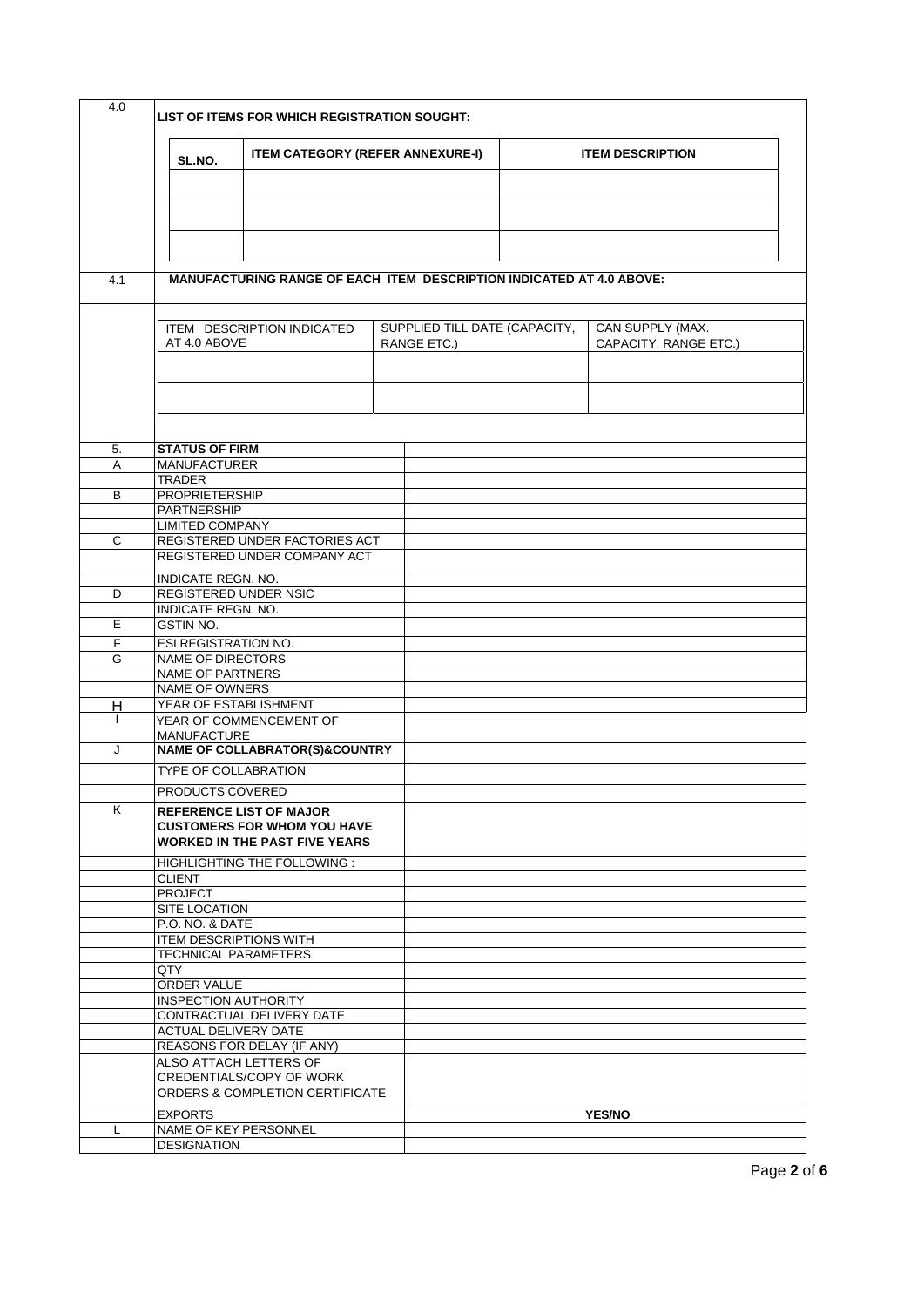|                | <b>QUALIFICATION</b>                                         |                      |                 |                |                   |                |                  |
|----------------|--------------------------------------------------------------|----------------------|-----------------|----------------|-------------------|----------------|------------------|
|                | <b>EXPERIENCE OF KEY PERSONNEL</b>                           |                      |                 |                |                   |                |                  |
|                | (PLEASE ENCLOSE ORGANOGRAM)                                  |                      |                 |                |                   |                |                  |
| M              | NO. OF EMPLOYEES                                             |                      |                 |                |                   |                |                  |
|                | PLEASE INDICATE: CATEGORY AND                                |                      |                 |                |                   |                |                  |
|                | NUMBER OF EMPLOYEES ON ROLL &                                |                      |                 |                |                   |                |                  |
|                | ON CONTRACT IN EACH DEPARTMENT                               |                      |                 |                |                   |                |                  |
|                |                                                              |                      |                 |                |                   |                |                  |
| N              | DAYS LOST DUE TO LABOUR/                                     |                      |                 |                |                   |                |                  |
|                | UNREST/STRIKE(PLEASE INDICATE                                |                      |                 |                |                   |                |                  |
|                | PERIOD)                                                      |                      |                 |                |                   |                |                  |
| O              | NAMES OF YOUR OTHER ASSOCIATE                                |                      |                 |                |                   |                |                  |
|                | <b>COMPANIES</b>                                             |                      |                 |                |                   |                |                  |
| 6.             | <b>ANNUAL TURNOVER &amp; NET PROFIT /</b>                    |                      |                 |                |                   |                |                  |
|                | <b>LOSS FOR THE LAST 3 YEARS</b>                             | <b>YEAR</b>          | <b>TURNOVER</b> |                | <b>NET PROFIT</b> |                | <b>NET WORTH</b> |
|                |                                                              |                      |                 | (Rs. In lakhs) | (Rs. In lakhs)    |                | (Rs. In lakhs)   |
|                |                                                              |                      |                 |                |                   |                |                  |
|                |                                                              |                      |                 |                |                   |                |                  |
|                |                                                              |                      |                 |                |                   |                |                  |
|                |                                                              |                      |                 |                |                   |                |                  |
| 7.             | <b>MAX. SINGLE ORDER VALUE EXECUTED</b>                      |                      |                 |                |                   |                |                  |
|                |                                                              |                      |                 |                |                   |                |                  |
| 8.             | <b>BANKER'S NAME &amp; ADDRESS</b>                           |                      |                 |                |                   |                |                  |
|                |                                                              |                      |                 |                |                   |                |                  |
|                |                                                              |                      |                 |                |                   |                |                  |
|                |                                                              |                      |                 |                |                   |                |                  |
|                |                                                              |                      |                 |                |                   |                |                  |
| 9.             | <b>DESIGN, ENGG, MANUFACTURING &amp; TESTING FACILITIES:</b> |                      |                 |                |                   |                |                  |
| Α              | <b>RESOURCES EMPLOYED:</b>                                   | <b>DESIGN OFFICE</b> |                 |                | <b>SHOP FLOOR</b> | <b>QUALITY</b> | <b>OTHERS</b>    |
|                |                                                              |                      |                 |                |                   | <b>CONTROL</b> |                  |
| $\overline{I}$ | <b>ENGINEERS</b>                                             |                      |                 |                |                   |                |                  |
| II)            | OTHER EXECUTIVES / DRAFTSMAN                                 |                      |                 |                |                   |                |                  |
| III)           | <b>SKILLED WORKMAN</b>                                       |                      |                 |                |                   |                |                  |
|                |                                                              |                      |                 |                |                   |                |                  |
| IV)            | <b>UN-SKILLED WORKMAN</b>                                    |                      |                 |                |                   |                |                  |
| V)             | <b>COMPUTERS (HARDWARE)</b>                                  |                      |                 |                |                   |                |                  |
| VI             | <b>SOFTWARES</b>                                             |                      |                 |                |                   |                |                  |
| B              | DRAWING OFFICE FACILITIES                                    |                      |                 |                |                   |                |                  |
|                | <b>OUTSIDE</b>                                               |                      |                 |                |                   |                |                  |
|                | OR OWN ARRANGEMENT                                           |                      |                 |                |                   |                |                  |
| С              | <b>QUALITY CONTROL FACILITIES</b>                            |                      |                 |                |                   |                |                  |
|                | <b>OUTSIDE OR</b>                                            |                      |                 |                |                   |                |                  |
|                | <b>OWN ARRANGEMENT</b>                                       |                      |                 |                |                   |                |                  |
| D              | <b>EXTENT OF SUBCONTRACTING</b>                              |                      |                 |                |                   |                |                  |
| $\mathsf{I}$   | IN PERCENTAGE                                                |                      |                 |                |                   |                |                  |
| $\parallel$    | <b>SUB-VENDOR ITEMS &amp; SOURCES</b>                        |                      |                 |                |                   |                |                  |
| E              | <b>FACTORY AREA (PLEASE ENCLOSE</b>                          |                      |                 |                |                   |                |                  |
|                | LAYOUT, IF AVAILABLE)                                        |                      |                 |                |                   |                |                  |
| F              | <b>COVERED AREA</b>                                          |                      |                 |                |                   |                |                  |
| G              | RAILWAY SIDING, IF ANY                                       |                      |                 |                |                   |                |                  |
| 10.            | NAME OF STATUTORY / INDEPENDENT                              |                      |                 |                |                   |                |                  |
|                | INSPECTION AGENCY UNDER WHOM                                 |                      |                 |                |                   |                |                  |
|                | YOU HAVE EXECUTED ORDERS                                     |                      |                 |                |                   |                |                  |
|                |                                                              |                      |                 |                |                   |                |                  |
| 11.            | <b>TECHNICAL</b>                                             |                      |                 |                |                   |                |                  |
| $\vert$        | <b>AVAILABLITY OF DESIGN,</b>                                |                      |                 |                |                   |                |                  |
|                | MANUFACTURING, TESTING CODES                                 |                      |                 |                |                   |                |                  |
|                | AND STANDARDS USED                                           |                      |                 |                |                   |                |                  |
|                | GIVE DETAILS SUCH AS :                                       |                      |                 |                |                   |                |                  |
|                |                                                              |                      |                 |                |                   |                |                  |
|                | <b>CODES</b><br>STANDARDS                                    |                      |                 |                |                   |                |                  |
|                | <b>TITLE DATE</b>                                            |                      |                 |                |                   |                |                  |
| $\vert \vert$  |                                                              |                      |                 |                |                   |                |                  |
|                | SYSTEM OF DESIGN / DRAWING                                   |                      |                 |                |                   |                |                  |
|                | PREPARATION.                                                 |                      |                 |                |                   |                |                  |
|                | DETAILS OF :                                                 |                      |                 |                |                   |                |                  |
|                | <b>HARDWARE USED</b>                                         |                      |                 |                |                   |                |                  |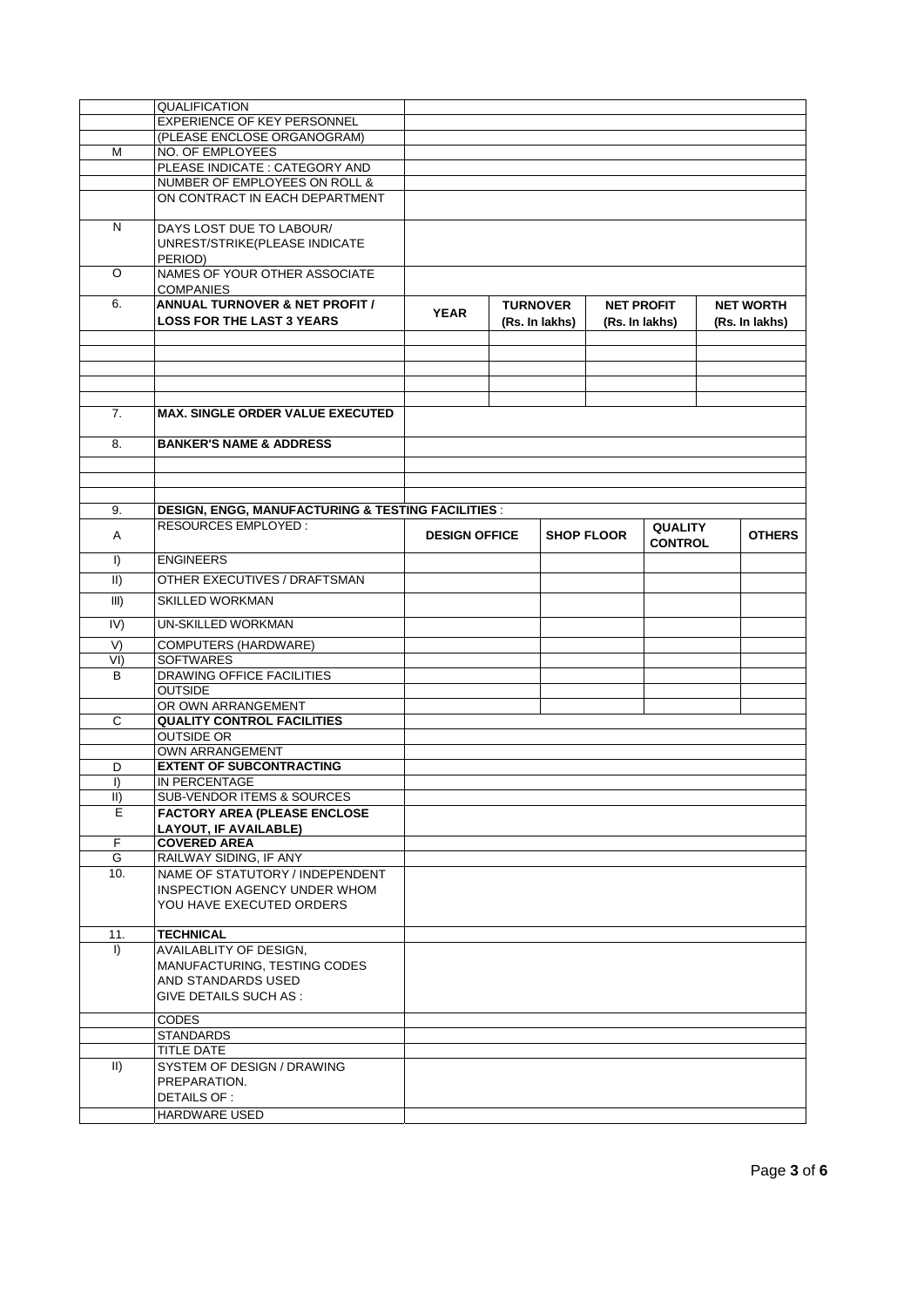| III)        | TYPE OF RAW MATERIAL HANDLED AND                             |                        |
|-------------|--------------------------------------------------------------|------------------------|
|             | THEIR SOURCE (PLEASE SPECIFY                                 |                        |
|             | MATERIAL SPECIFICATION GRADE)                                |                        |
|             |                                                              |                        |
|             | NAME OF APPROVED VENDORS ETC.                                |                        |
| IV)         | LIST OF MACHINERY / PRODUCTION                               |                        |
|             | <b>EQUIPMENT INSTALLED WITH:</b>                             |                        |
|             |                                                              |                        |
|             | <b>CAPACITY</b>                                              |                        |
|             | PLEASE SPECIFY TYPE OF MACHINE                               |                        |
|             | <b>MAKE &amp; MODEL</b><br>MACHINE SPECIFICATION AND         |                        |
|             |                                                              |                        |
|             |                                                              |                        |
|             | CAPACITY OF JOB THAT IT CAN                                  |                        |
|             | HANDLE, QTY AS APPLICABLE                                    | YES /NO                |
| V)          | WHETHER INDEPENDENT QC SECTION<br>ESTABLISHED :              |                        |
|             | PLEASE DESCRIBE DETAILS OF                                   |                        |
|             | <b>INSPECTION SET-UP</b>                                     |                        |
|             |                                                              |                        |
|             |                                                              |                        |
|             | ATTACH REVELANT INSPECTION AND                               |                        |
|             | <b>TEST PLANS</b>                                            |                        |
| VI)         | <b>TEST PROCEDURES ETC.</b><br>INSPECTION AND TEST EQUIPMENT |                        |
|             | PLEASE SPECIFY TYPE OF EQUIPMENT                             |                        |
|             |                                                              |                        |
|             | <b>MAKE AND MODEL</b>                                        |                        |
|             | <b>CAPACITY</b>                                              |                        |
|             | <b>RANGE</b>                                                 |                        |
|             | QTY                                                          |                        |
|             | AS APPLICABLE                                                |                        |
| VII)        | HEAT TREATMENT FACILITY PLEASE                               |                        |
|             | GIVE DETAILS SUCH AS TYPE OF                                 |                        |
|             | <b>FURNACE</b>                                               |                        |
|             |                                                              |                        |
|             |                                                              |                        |
|             | <b>FUEL USED</b>                                             |                        |
|             | SIZE OF THE JOB IT CAN HANDLE ETC.                           |                        |
| $VIII$ )    | MATERIAL STORAGE AND HANDLING                                |                        |
|             | <b>FACILITY</b>                                              |                        |
|             | (PLEASE GIVE DETAILS)                                        |                        |
| $ X\rangle$ | <b>QA ACCREDITATION</b>                                      | YES / NO (ISO , YEAR ) |
|             | • ACCEREDITING BODY                                          |                        |
|             | • EXPIRY DATE                                                |                        |
|             | • ACCREDITATION SCOPE                                        |                        |
|             | (ENCLOSE COPY OF QA PROGRAMME /                              |                        |
|             | QA MANUAL)                                                   |                        |
|             |                                                              |                        |
| X)          | PRODUCT CERTIFICATION BY                                     | YES / NO               |
|             | <b>NATIONAL</b>                                              |                        |
|             | INTERNATIONAL BODIES SUCH AS API,<br>IS MONOGRAM,            |                        |
|             | <b>ASME'U' STAMP ETC.</b>                                    |                        |
| XI)         | WORKED WITH THIRD PARTY                                      |                        |
|             | INSPECTION AGENCY / CONSULTANTS                              |                        |
|             | (PLEASE GIVE DETAILS).                                       |                        |
|             |                                                              |                        |
| XII)        | APPROVAL BY SATUTORY BODY-IBR /                              |                        |
|             | CCOE                                                         |                        |
|             | <b>ETC</b>                                                   |                        |
| $XIII$ )    | CAPACITY OF CAPTIVE POWER PLANT                              |                        |
|             | • CONNECTED LOAD.                                            |                        |
| XIV         | RESOURCES FOR SITE FABRICATION                               |                        |
|             | <b>INSTALLATION ETC.</b>                                     |                        |
|             | (PLEASE GIVE DETAILS OF WORK                                 |                        |
|             | EXECUTED)                                                    |                        |
|             | <b>MACHINERY</b>                                             |                        |
|             | <b>MANPOWER</b><br>ETC.                                      |                        |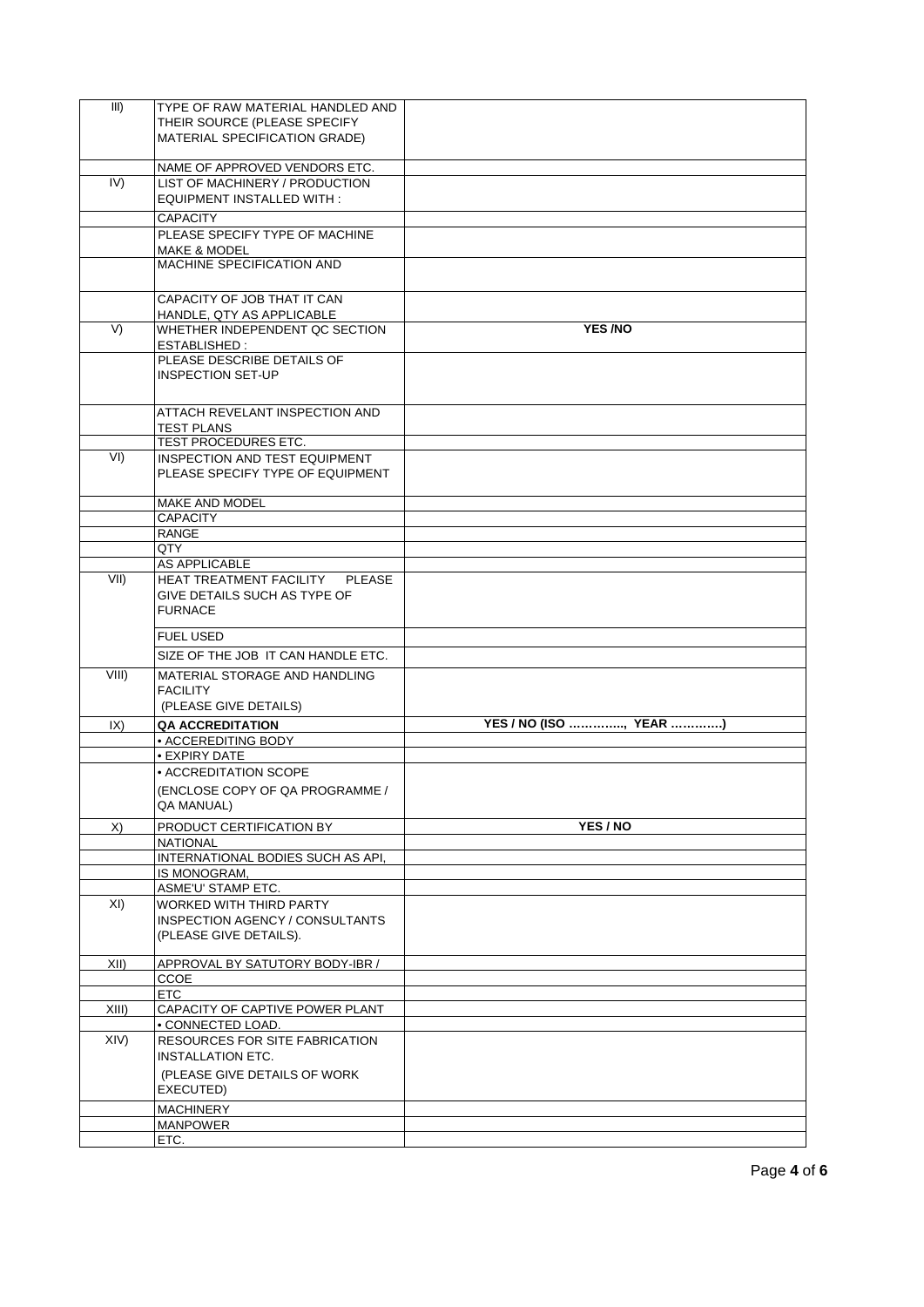| XV)             | DETAILS OF TOOLS USED FOR<br>PLANNING / SCHEDULING, DESIGN,<br>PROCUREMENT, MANUFACTURING<br><b>ACTIVITIES</b>                                                                                                                                                                                                                                                          |                                                |                                                    |  |  |  |
|-----------------|-------------------------------------------------------------------------------------------------------------------------------------------------------------------------------------------------------------------------------------------------------------------------------------------------------------------------------------------------------------------------|------------------------------------------------|----------------------------------------------------|--|--|--|
|                 | <b>PRIMAVERA</b>                                                                                                                                                                                                                                                                                                                                                        |                                                |                                                    |  |  |  |
|                 | YOJANA                                                                                                                                                                                                                                                                                                                                                                  |                                                |                                                    |  |  |  |
|                 | ETC.                                                                                                                                                                                                                                                                                                                                                                    |                                                |                                                    |  |  |  |
| XVI)            | ANY OTHER REVELENT INFORMATION<br>YOU WOULD LIKE TO FURNISH<br><b>REGARDING PRODUCTS</b>                                                                                                                                                                                                                                                                                |                                                |                                                    |  |  |  |
|                 | SERVICES OFFERED BY YOU                                                                                                                                                                                                                                                                                                                                                 |                                                |                                                    |  |  |  |
| 12              | <b>ENCLOSURES SUBMITTED ALONG WITH APPLICATION:</b>                                                                                                                                                                                                                                                                                                                     |                                                | TICK (V)                                           |  |  |  |
| $\vert$         | DEMAND DRAFT AS PER CLAUSE-13                                                                                                                                                                                                                                                                                                                                           |                                                |                                                    |  |  |  |
| II)             | VENDOR APPRAISAL FROM DULY FILLED                                                                                                                                                                                                                                                                                                                                       |                                                |                                                    |  |  |  |
| III)            | PRODUCT CATALOGUES                                                                                                                                                                                                                                                                                                                                                      |                                                |                                                    |  |  |  |
| IV)             | CERTIFIED LIST OF MACHINERIES INSTALLED IN YOUR FACTORY                                                                                                                                                                                                                                                                                                                 |                                                |                                                    |  |  |  |
| V)              | LIST OF COMPUTERS AND SOFTWARE INSTALLED IN YOUR FACTORY                                                                                                                                                                                                                                                                                                                |                                                |                                                    |  |  |  |
| VI)             | <b>QUALITY SYSTEM MANUAL</b>                                                                                                                                                                                                                                                                                                                                            |                                                |                                                    |  |  |  |
| VII)            | <b>BIS / ISO CERTIFICATES</b>                                                                                                                                                                                                                                                                                                                                           |                                                |                                                    |  |  |  |
| VIII)           | ORGANISATION CHART                                                                                                                                                                                                                                                                                                                                                      |                                                |                                                    |  |  |  |
| IX)             | LIST & ADDRESSES OF OTHER BRANCH OFFICES                                                                                                                                                                                                                                                                                                                                |                                                |                                                    |  |  |  |
| X)              | PAN NO.                                                                                                                                                                                                                                                                                                                                                                 |                                                |                                                    |  |  |  |
| XI)             | CERTIFIED COPY OF BALANCE SHEET, PROFIT & LOSS A/C FOR LAST THREE FINANCIAL YEARS                                                                                                                                                                                                                                                                                       |                                                |                                                    |  |  |  |
| XII)            | DOCUMENTRY EVIDENCE REGARDING COMPANY'S FINANCIAL STABILITY                                                                                                                                                                                                                                                                                                             |                                                |                                                    |  |  |  |
| XIII)           | REGISTRATION CERTIFICATE UNDER NSIC                                                                                                                                                                                                                                                                                                                                     |                                                |                                                    |  |  |  |
|                 | <b>FACTORIES ACT</b>                                                                                                                                                                                                                                                                                                                                                    |                                                |                                                    |  |  |  |
|                 | <b>COMPANIES ACT</b>                                                                                                                                                                                                                                                                                                                                                    |                                                |                                                    |  |  |  |
| XIV             | COPY OF HSN CODE / SAC CODE NO.                                                                                                                                                                                                                                                                                                                                         |                                                |                                                    |  |  |  |
| XV              | COPY OF GSTIN NO.                                                                                                                                                                                                                                                                                                                                                       |                                                |                                                    |  |  |  |
| XVI)            | COPY OF APPROVAL LETTERS FROM VARIOUS ORGANISATIONS/STATUTORY BODIES                                                                                                                                                                                                                                                                                                    |                                                |                                                    |  |  |  |
| XVII)           | COPY OF WORKS ASSESSMENT OF OTHER CONSULTANTS, TDC, LLOYDS, TUV, BV ETC.                                                                                                                                                                                                                                                                                                |                                                |                                                    |  |  |  |
| XVIII)          | SUPPLY RECORD FOR LAST FIVE YEARS ALONG WITH COPY OF MAJOR ORDERS.                                                                                                                                                                                                                                                                                                      |                                                |                                                    |  |  |  |
| XIX             | COPY OF PURCHASE ORDER OF MAX. ORDER VALUE EXECUTED.                                                                                                                                                                                                                                                                                                                    |                                                |                                                    |  |  |  |
| XX              | MEMORANDUM AND ARTICLES OF ASSOCIATION.                                                                                                                                                                                                                                                                                                                                 |                                                |                                                    |  |  |  |
| 13              | <b>REGISTRATION FEE (NON-REFUNDABLE) FOR INDIAN VENDORS:</b>                                                                                                                                                                                                                                                                                                            |                                                |                                                    |  |  |  |
|                 | <b>CATEGORY</b>                                                                                                                                                                                                                                                                                                                                                         | <b>TURNOVER UP TO RS. 3.0</b><br><b>CRORES</b> | <b>TURNOVER MORE THAN RS. 3.0</b><br><b>CRORES</b> |  |  |  |
| (A)             | <b>NEW / FRESH CASES</b>                                                                                                                                                                                                                                                                                                                                                |                                                |                                                    |  |  |  |
| I)              | <b>PROCESSING FEE</b>                                                                                                                                                                                                                                                                                                                                                   | Rs. 20,000/-                                   | Rs. 40,000/-                                       |  |  |  |
| II)             | FEE FOR WORK ASSESSMENT, IF REQUIRD<br>(for<br>factory<br>location)<br>each<br>(Reputed Vendors, who are well known to<br>PDIL may not be subjected to works<br>However,<br>assessment.<br>the<br>Vendor<br>Registration<br><b>Committee</b><br>will<br>take<br>appropriate decision in this regard based<br>on the documentary evidences submitted<br>by the Vendors). | Rs. 40,000/-                                   | Rs. 40,000/-                                       |  |  |  |
| III)            | TOTAL AMOUNT (I + II)<br>Rs. 60,000/-<br>Rs. 80,000/-                                                                                                                                                                                                                                                                                                                   |                                                |                                                    |  |  |  |
| $\overline{IV}$ | GST, AS APPLICABLE (PRESENTLY<br>@18%                                                                                                                                                                                                                                                                                                                                   | <b>Extra</b>                                   | <b>Extra</b>                                       |  |  |  |
| V)              | TOTAL AMOUNT FOR REGISTRATION                                                                                                                                                                                                                                                                                                                                           | Rs. 60,000/- + GST                             | Rs. 80,000/- + GST                                 |  |  |  |